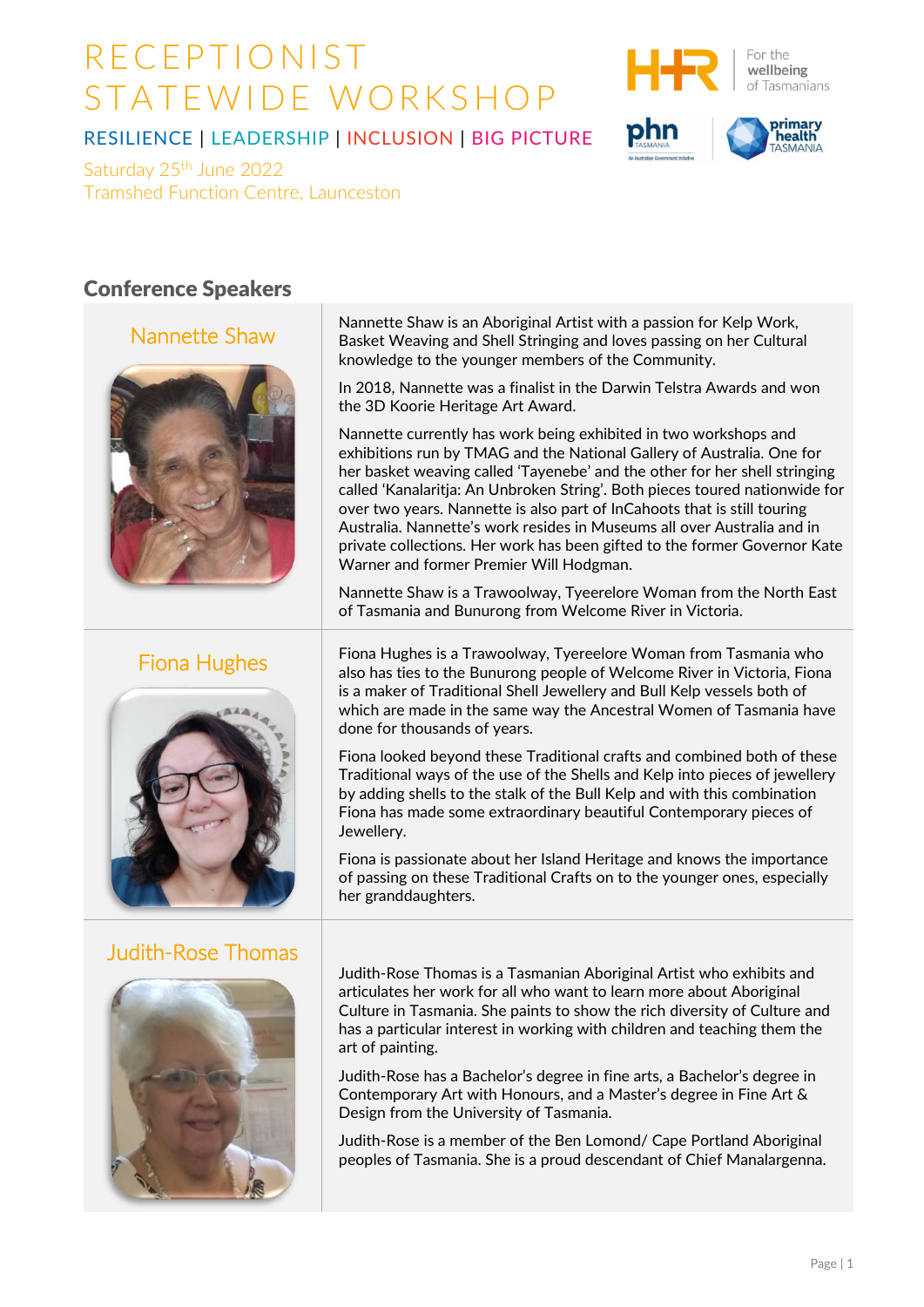

primary health

#### RESILIENCE | LEADERSHIP | INCLUSION | BIG PICTURE

Saturday 25<sup>th</sup> June 2022 Tramshed Function Centre, Launceston

#### Conference Speakers

Johanna Parker



\*Eyes of Love Photography

Johanna Parker is an award-winning Australian-based confidence and public speaking coach, international speaker and facilitator, personal leadership maven, educator, strategist, communication expert and the founder of Heart Sparks [\(www.heartsparks.com.au\),](http://www.heartsparks.com.au/) where, through a unique combination of heart, strategy and healing, she passionately supports both adults and adolescents worldwide to master their mindset, ignite their voice, enhance workplace strategy and build sustainable, meaningful lives and communities.

With an extensive professional background in social work, crisis intervention, mental health response, counselling, leadership, people management, organisational development and project work for systemic change prior to her life work as a coach and speaker, Jo passionately supports her clients and audiences to align their head and their heart with deeper conviction.

Over the past ten years her work has seen thousands of adults and workplaces build unwavering confidence and clarity within themselves, her school-based curriculum has transformed wellbeing conversations in the education sector and her work as a Coach Trainer has supported hundreds of heart-centered people across the globe to build successful service-based businesses.

Her work has been featured in a range of print and online media, including Renegade Collective, The Herald Sun, The Huffington Post, Pro Bono Australia, ELLE Magazine, the Daily Guru and Inspired Coach Magazine. She has appeared on countless podcasts, national radio broadcasts, online channels and on national television, where she has also been a strong campaigner against youth homelessness in Australia and for ending violence against women.



Kirralea Walkerden | Kirralea joined The Real Learning Experience in 2018 after a 15-year career working across varied sectors in the insurance industry. Bringing with her strong skills and extensive experience in client management, product development, marketing and distribution and sales portfolio management.

> Kirralea is a passionate and authentic senior leader with a leadership style that places strong emphasis on building collaborative relationships, inspiring and engaging people and achieving high performance results. Her strength in strategy development and a broad understanding of business structure combined with her fine eye for detail (and self-confessed OCD!) ensures everything behind the scenes runs smoothly for our clients and our team. This role has been instrumental in paving a solid foundation to step into her biggest passion with the company being Organisational coaching and facilitation. Kirralea is an Accredited Organisational Coach with Institute of Executive Coaching and Leadership (IECL).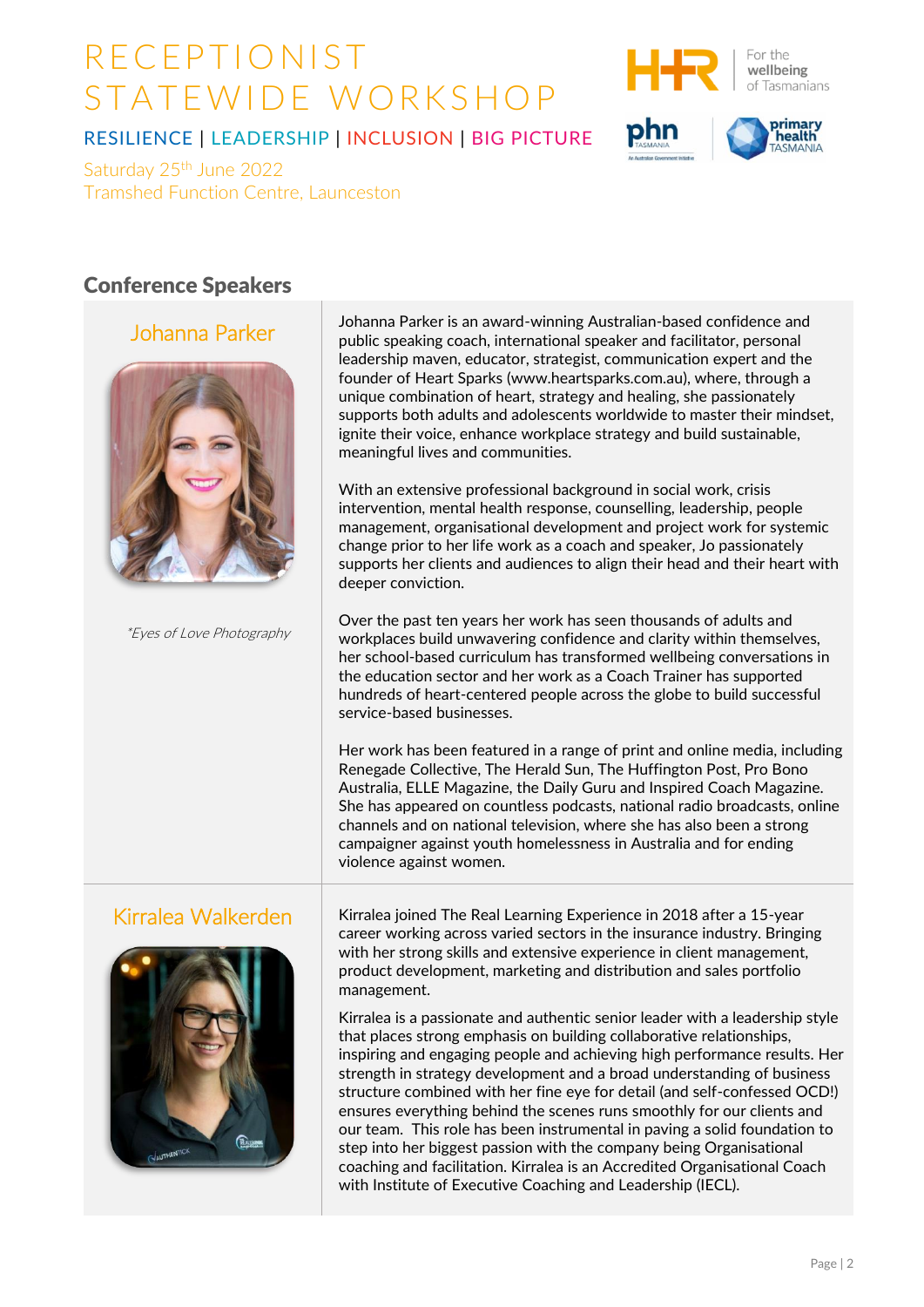

primary<br>health

### RESILIENCE | LEADERSHIP | INCLUSION | BIG PICTURE

Saturday 25<sup>th</sup> June 2022 Tramshed Function Centre, Launceston

#### Conference Speakers

### Sharon Corvinus-Jones



Sharon Corvinus-Jones grew up in outback Queensland, the most homophobic place in Australia, feeling different, confused and very alone. She went on to become the first female shearer in Australia before moving to Tasmania, then the second most homophobic place in Australia. Sharon struggled with understanding both her 'sexuality' and her 'gender' and didn't find any support with this until she was in her early 20s.

In 2010 Sharon was awarded the 'Red Herring Surf Social Inclusion Award' in recognition of her work as an Educator/Counsellor at Working It Out, where she worked for 6 years, and her voluntary work as a founding member of Connect4Life which has changed the lives of many lesbian, gay, bisexual, transgender, and intersex (LGBTI) people in Tasmania. In 2013 Sharon won both the 'LGBTI Rainbow Award' and the 'Human Rights LGBTI Award' for her long-term commitment to developing social and support networks and her contribution to suicide prevention.

Sharon spent 3 years working for Relationships Australia Tasmania on their Suicide Prevention Team. Sharon has lived and worked in rural Australia and identifies as 'Gender Non-conforming', challenging transphobia and homophobia. She is aware of the need for LGBTIQA+ inclusive organisations and says: "*I wish there was support for me when I* felt alone, isolated and was struggling to make sense of my life. It would have made such a difference to my journey."

Sharon is now employed as Chief Executive Officer for Kentish Regional Clinic which has its main office in Sheffield in Tasmania. Sharon is a 'Change Agent' with a passion for suicide prevention, community development and equality for all, through education.



Jenny Simms Jenny Simms is a passionate and authentic Practice Support Coordinator at HR+.

> Jenny has an excitement for building positivity, gratitude, and confidence in those she meets and believes that 'you are capable of anything you want in life because there is no-one other than YOU'.

Jenny believes that having a work, life balance is key to living a life you love.

Jenny is a wife, mother, friend, practice manager, project manager and a practice support coordinator who supports people to work in their chosen career confidently and passionately and to make the best of any given situation.

Jenny studied at the University of New England obtaining a Diploma of Practice Management and later attaining a Diploma of Business Management at TAFE.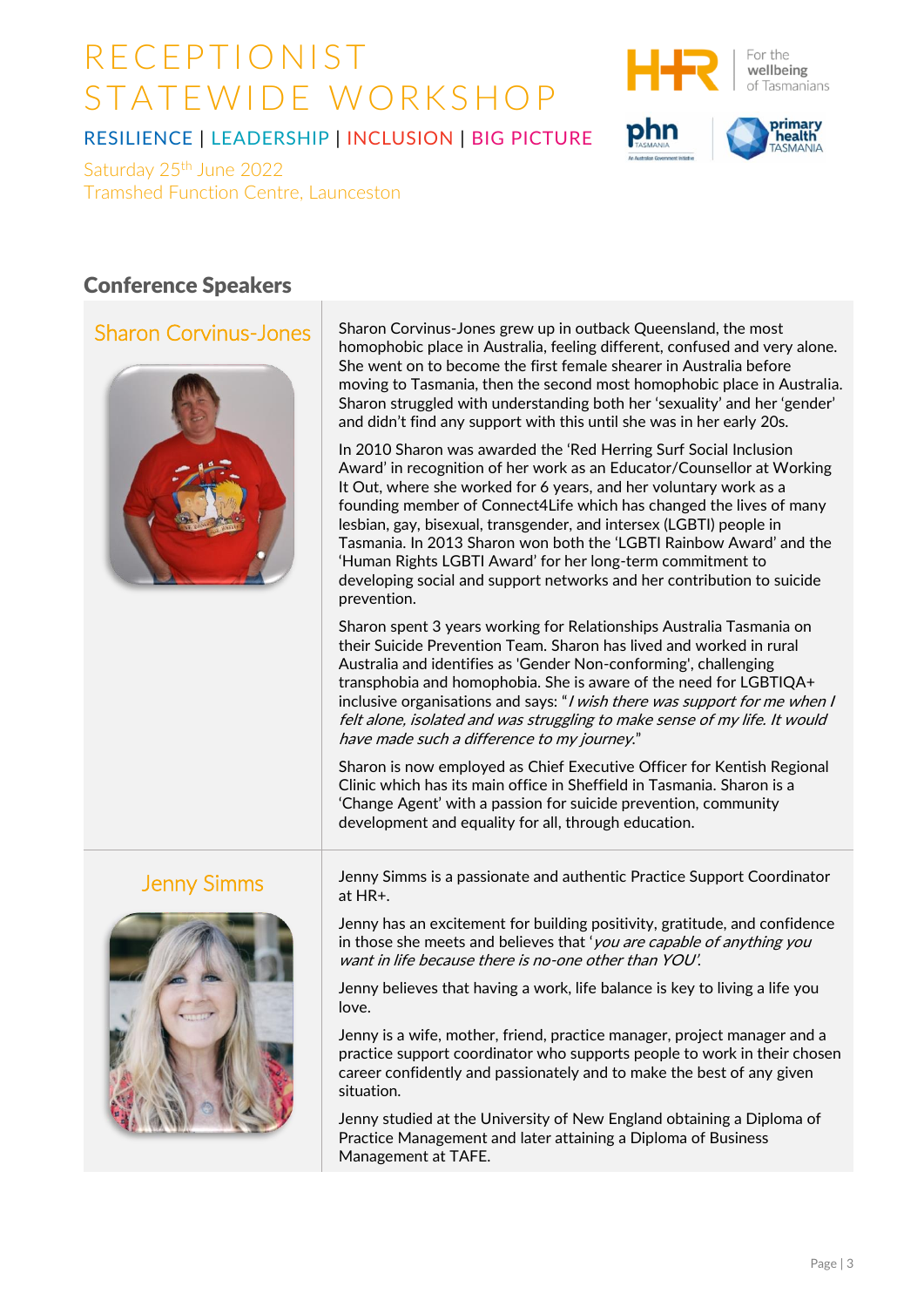

phn

**primary<br>TASMANIA** 

### RESILIENCE | LEADERSHIP | INCLUSION | BIG PICTURE

Saturday 25<sup>th</sup> June 2022 Tramshed Function Centre, Launceston

## Conference Program

| $8:30 - 8:50$<br>20 mins<br>Registration<br>Nannette Shaw<br>$8:50 - 9:00$<br><b>Welcome to Country</b><br>Fiona Hughes<br><b>Judith-Rose Thomas</b><br><b>Conference Overview</b><br>$9:00 - 9:05$<br>Jenny Simms (HR+)<br><b>The Confidence Connection</b><br>As gate-keepers and first points-of-contact in a<br>crucial service, it is easy to lose ourselves within<br>everything that we are doing and holding for others.<br>Burnout can feel like a visitor that just won't leave,<br>unpredictable issues can take hours from already<br>jam-packed days and focus can quickly shift from<br>'self care' to 'self repair'.<br>Johanna Parker<br>An equal combination of innovative strategy, easy to<br>use tools, enhanced communication techniques,<br>$9:05 - 11:00$<br>radical personal awareness and heart-led<br>Confidence Coach)<br>connection, this session is designed to support<br>front-of-house workers to cultivate deeper personal<br>confidence and self-belief, to back their voice with<br>deeper conviction, to reconnect with all that is being | Time | <b>Presenter</b>       |
|-------------------------------------------------------------------------------------------------------------------------------------------------------------------------------------------------------------------------------------------------------------------------------------------------------------------------------------------------------------------------------------------------------------------------------------------------------------------------------------------------------------------------------------------------------------------------------------------------------------------------------------------------------------------------------------------------------------------------------------------------------------------------------------------------------------------------------------------------------------------------------------------------------------------------------------------------------------------------------------------------------------------------------------------------------------------------------|------|------------------------|
|                                                                                                                                                                                                                                                                                                                                                                                                                                                                                                                                                                                                                                                                                                                                                                                                                                                                                                                                                                                                                                                                               |      |                        |
|                                                                                                                                                                                                                                                                                                                                                                                                                                                                                                                                                                                                                                                                                                                                                                                                                                                                                                                                                                                                                                                                               |      |                        |
|                                                                                                                                                                                                                                                                                                                                                                                                                                                                                                                                                                                                                                                                                                                                                                                                                                                                                                                                                                                                                                                                               |      |                        |
| achieved within the mayhem and to create<br>meaningful, purposeful and powerfully unique self<br>care strategies within even the most demanding of<br>environments.<br>If not now, then when?                                                                                                                                                                                                                                                                                                                                                                                                                                                                                                                                                                                                                                                                                                                                                                                                                                                                                 |      | (Heart Sparks - Life & |
| $11:00 - 11:15$<br>15 mins<br>Morning tea                                                                                                                                                                                                                                                                                                                                                                                                                                                                                                                                                                                                                                                                                                                                                                                                                                                                                                                                                                                                                                     |      |                        |
| <b>Chewing Over Change</b><br>A simple, step-by-step process, this session will<br>support change-initiators to feel more confident in<br>Johanna Parker<br>times of rapid change while also elevating their<br>$11:15 - 12:10$<br>change implementation process. With a focus on<br>Confidence Coach)<br>working 'smarter' rather than 'harder', these simple<br>strategies will save time and energy, while<br>honouring those involved.<br>$12:10 - 12:40$<br>30 mins<br>Lunch                                                                                                                                                                                                                                                                                                                                                                                                                                                                                                                                                                                             |      | (Heart Sparks - Life & |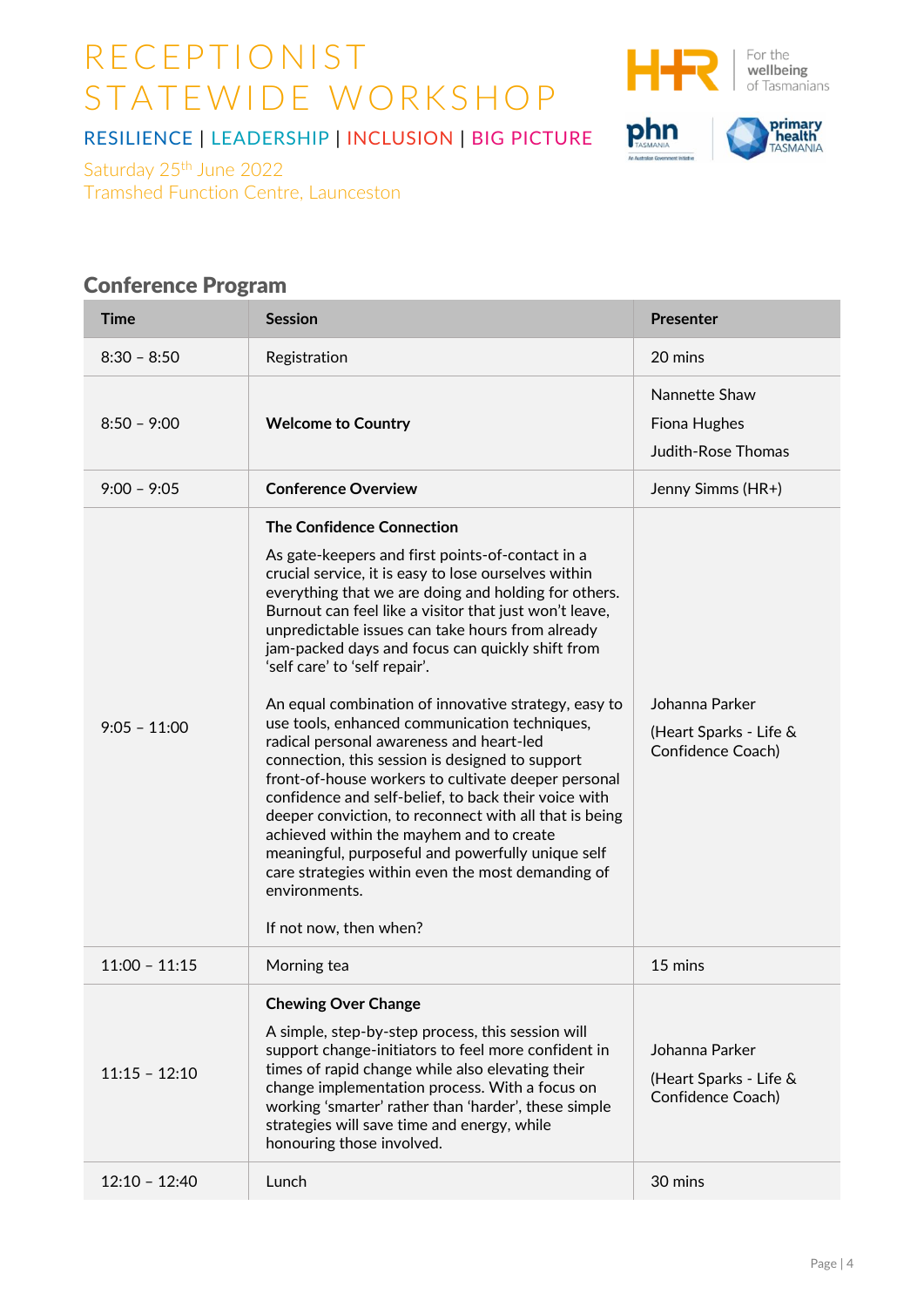

phn

**primary**<br>TASMANIA

### RESILIENCE | LEADERSHIP | INCLUSION | BIG PICTURE

Saturday 25<sup>th</sup> June 2022 Tramshed Function Centre, Launceston

| <b>Time</b>    | <b>Session</b>                                                                                                                                                                                                                                                                                                                                                                                                                                                                                                                    | <b>Presenter</b>                                                                 |
|----------------|-----------------------------------------------------------------------------------------------------------------------------------------------------------------------------------------------------------------------------------------------------------------------------------------------------------------------------------------------------------------------------------------------------------------------------------------------------------------------------------------------------------------------------------|----------------------------------------------------------------------------------|
| $12:40 - 2:25$ | <b>Emerging Leaders</b><br>As a new or emerging leader, you will be discovering<br>how complex leadership can be - and how different<br>being a manager is to the way we perceived it.                                                                                                                                                                                                                                                                                                                                            | Kirralea Walkerden<br>(Leadership Coach - The<br>Real Learning Experience)       |
|                | Simply getting the task done is no longer enough -<br>and people issues make focusing on the task<br>challenging. New managers who focus on keeping<br>things under control, regulating systems and<br>processes, and making sure people are doing what<br>they are supposed to be doing, can 'run a tight ship'.<br>But they soon feel frustrated or overwhelmed by the<br>people related issues - variable performance,<br>interpersonal conflict, poor attitudes, etc.<br>There is also the temptation to be the boss - either |                                                                                  |
|                | following the example of managers they have<br>worked with throughout their careers or fulfilling a<br>perception of the way a manager should act and<br>interact.                                                                                                                                                                                                                                                                                                                                                                |                                                                                  |
|                | These approaches are understandable but lead to<br>issues. This workshop is designed to help leaders<br>accelerate the process of acquiring the foundations<br>of leadership - rather than waiting for experience to<br>deliver the learning, this is an opportunity to fast<br>track those fundamentals.                                                                                                                                                                                                                         |                                                                                  |
| $2:25 - 2:30$  | Transition                                                                                                                                                                                                                                                                                                                                                                                                                                                                                                                        | 5 mins                                                                           |
| $2:30 - 3:30$  | LGBTIQA+                                                                                                                                                                                                                                                                                                                                                                                                                                                                                                                          |                                                                                  |
|                | Sharon Corvinus-Jones has 15 years' experience in<br>LGBTIQA+ training and education. Over this time,<br>Sharon has won 3 awards for her work with<br>LGBTIQA+ suicide prevention and social inclusion<br>strategies.                                                                                                                                                                                                                                                                                                             | <b>Sharon Corvinus-Jones</b><br>(CEO, CORES - Kentish<br><b>Regional Clinic)</b> |
|                | Sharon shares some of her own experiences<br>struggling with sexuality and gender issues. Sharon<br>also includes scenarios where services didn't work<br>but ways that they could work to be inclusive of<br>LGBTIQA+ people.                                                                                                                                                                                                                                                                                                    |                                                                                  |
|                | Sharon is a 'Change Agent' with a passion for suicide<br>prevention, community development and equality<br>for all, through education.                                                                                                                                                                                                                                                                                                                                                                                            |                                                                                  |
| $3:30 - 3:45$  | Afternoon tea                                                                                                                                                                                                                                                                                                                                                                                                                                                                                                                     | 15 mins                                                                          |